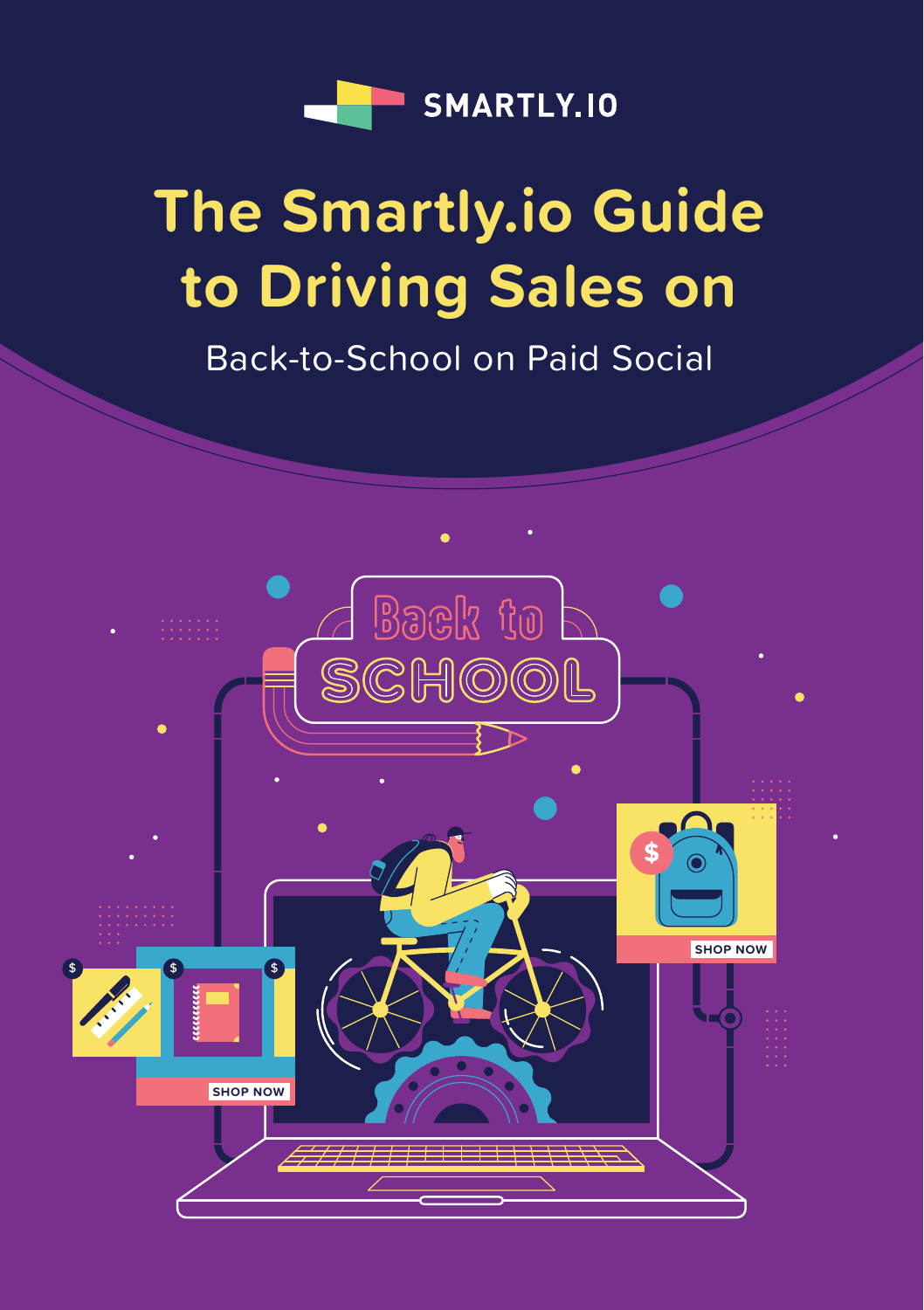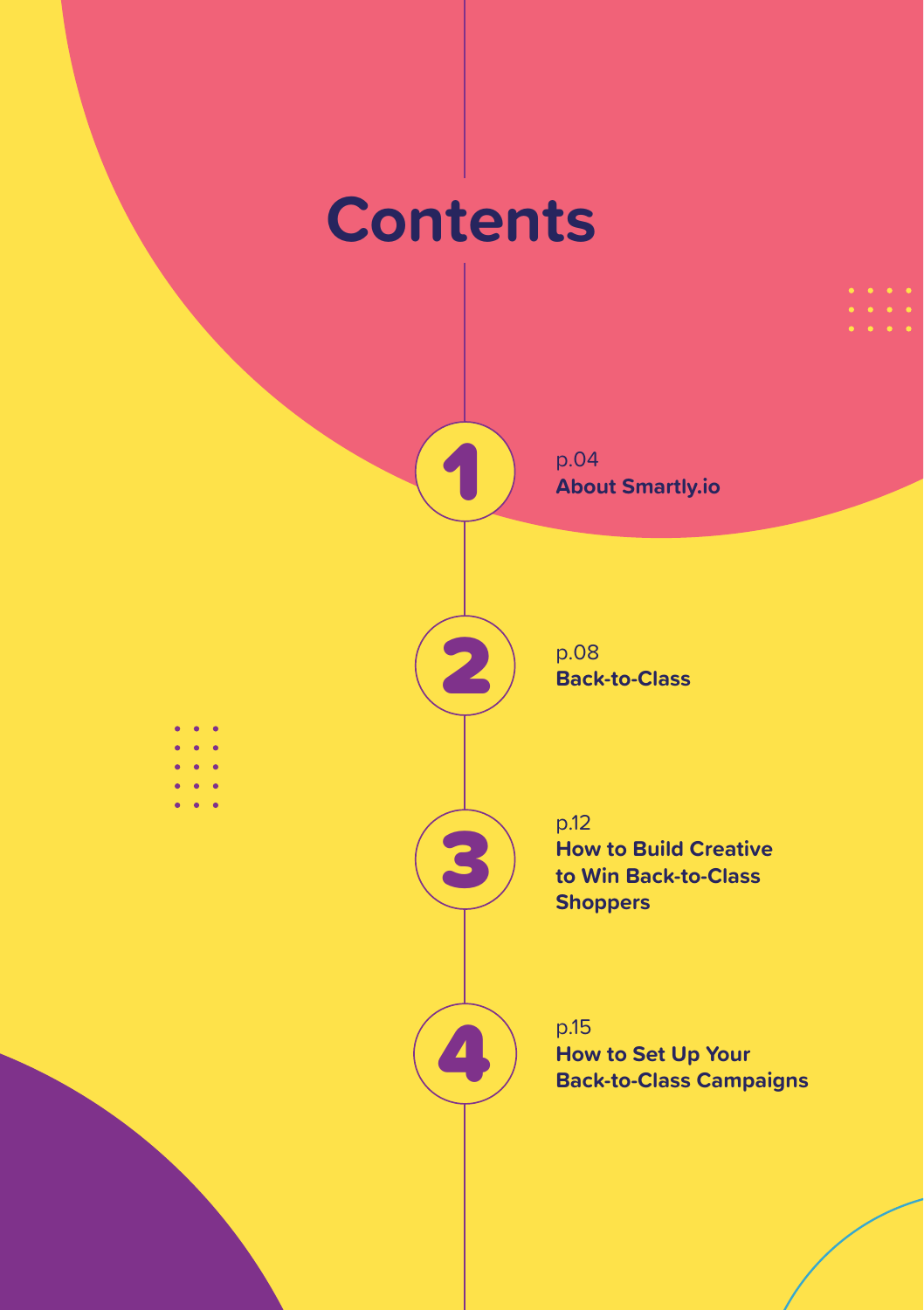

# **About Smartly.io**

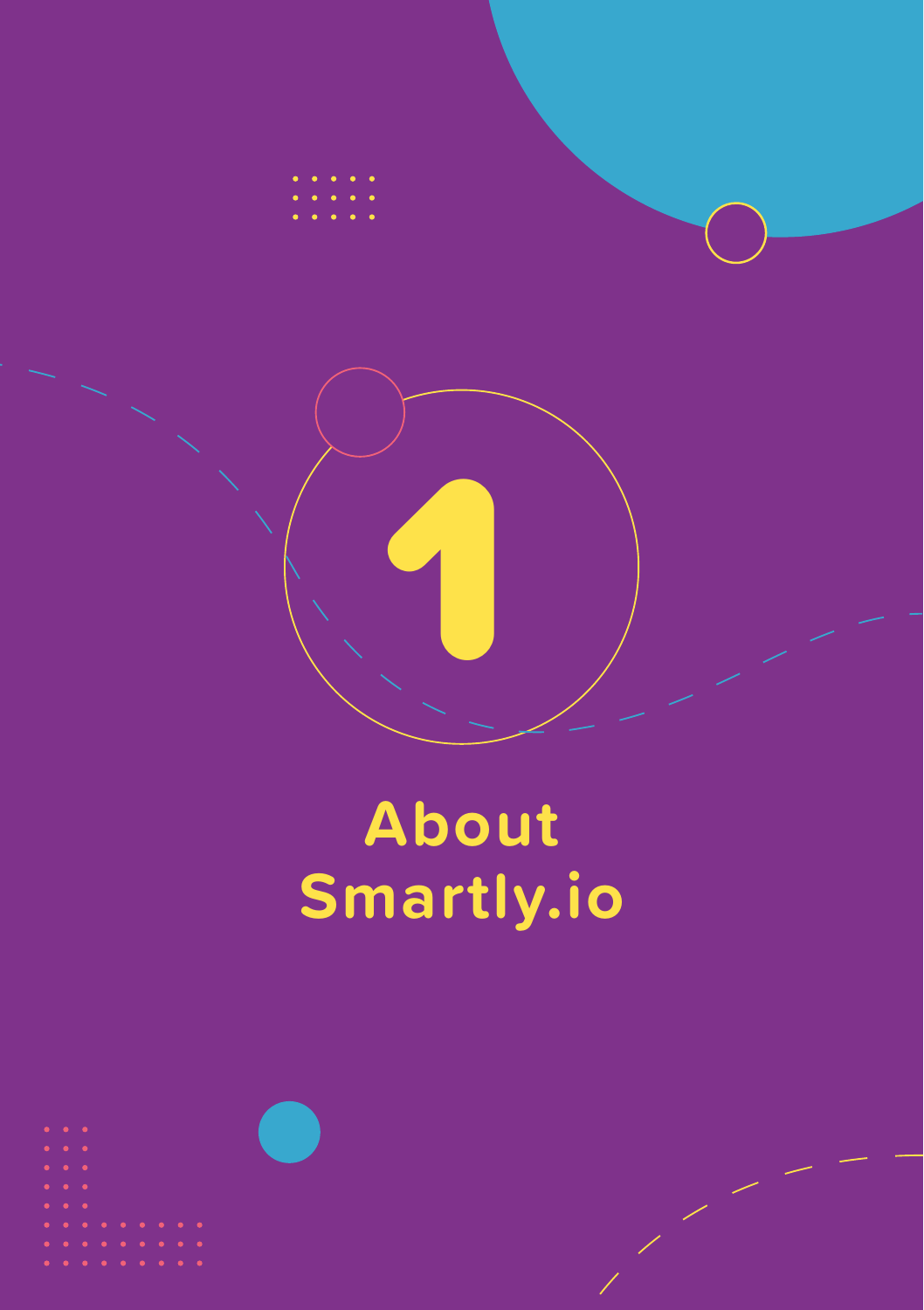# **Powering Beautifully Effective Ads**

**Smartly.io is one of the leading Facebook and Instagram Marketing and Creative Partners. Our all-in-one platform combines creative automation and ad buying, helping our customers scale their results - not headcount.** 





**16**



**Offices in key cities around the world**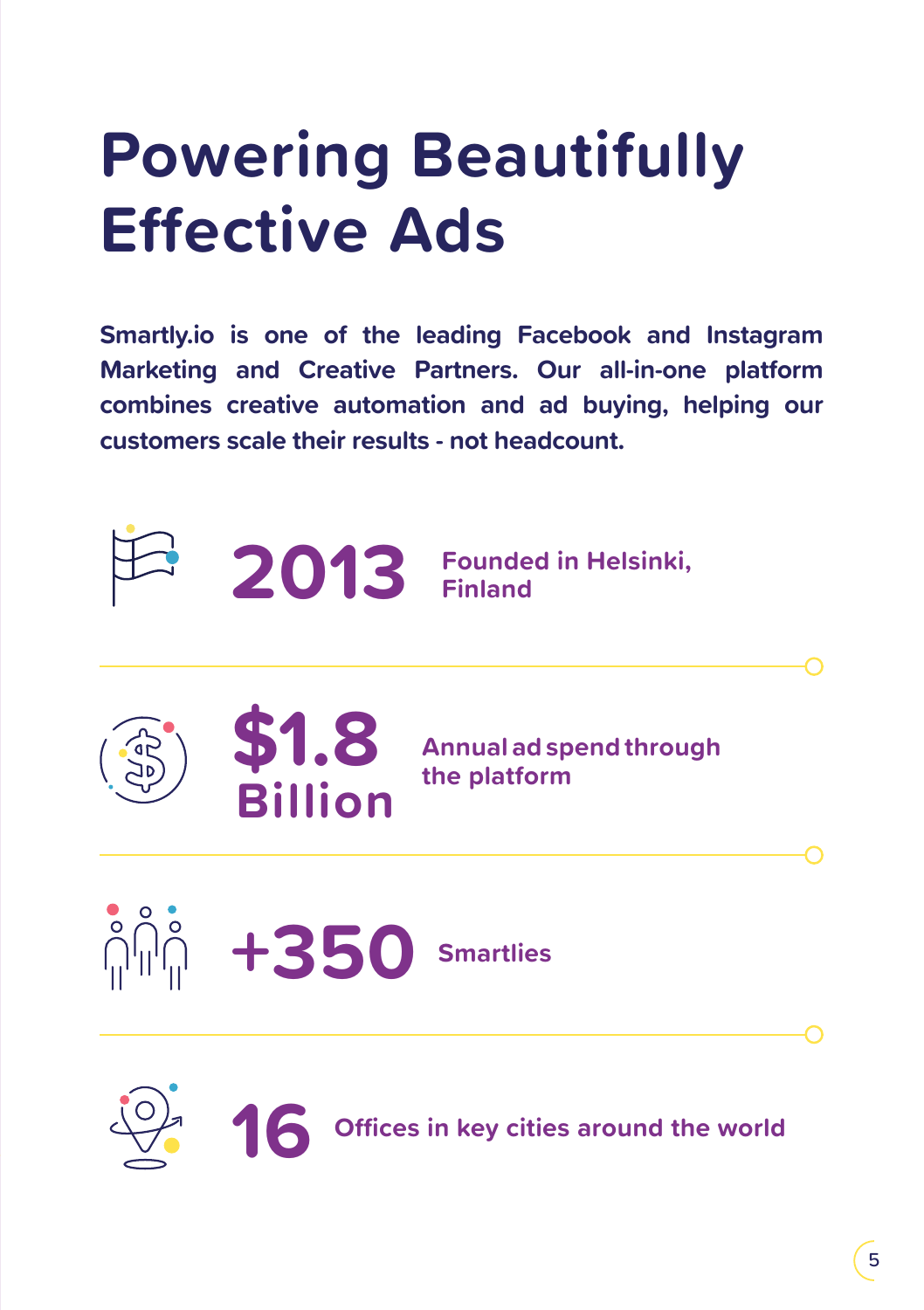#### **Our Culture: Why Customers Choose Us and Stay With Us**

Smartly.io was built for and with our customers. We always put our customers first and solve all challenges fast - both big and small ones.

#### **Everyone at Smartly.io Does Support**

From Helsinki to New York and Singapore, we're here for you 24/5. Get support from your local office and gain global insights in a matter of minutes.

### **Why Partner With Us**



**We answer and solve problems fast:** No tickets or waiting required - we are an extension of your team



**Watch your ROI soar** with AI-driven optimizations



**Wave goodbye to manual work:** get efficiency through automation



**Stay on-brand and improve ad relevance:** achieve personalized ads through creative automation and services



**Access all things new** before your competitors, with our speed of innovation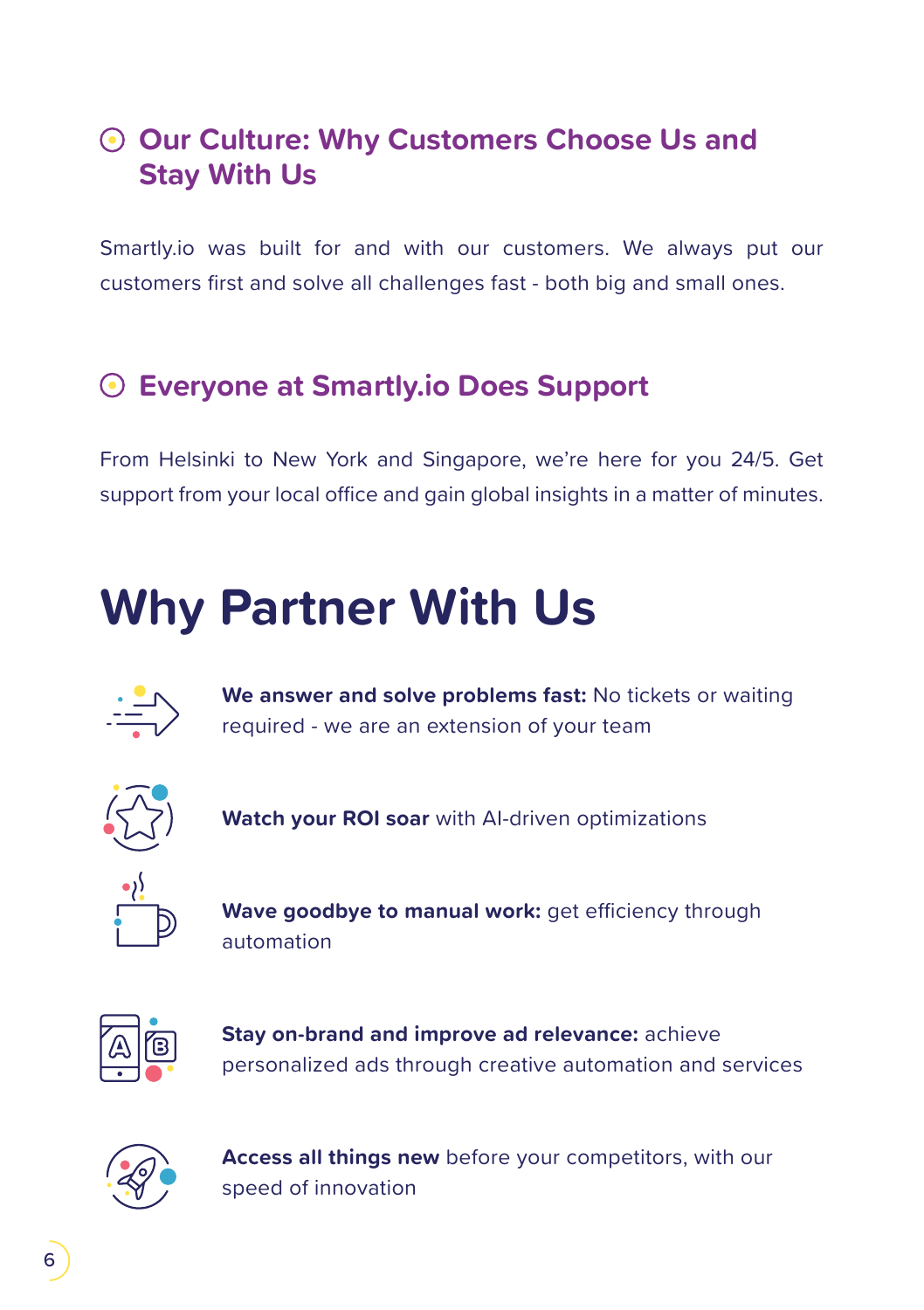### **Contact**



**Corinne Demadis** VP of Sales, USA **Corinne@smartly.io**



**Andreas Stenman** Head of Ecommerce, USA **Andreas@smartly.io**



**Rebecca Zabow**

Product Marketing Manager, USA **Rebecca@smartly.io**

### **Customers**

| <b>Uber</b>     | Hello<br>FRESH        |     | <b>DOORDASH</b>  |
|-----------------|-----------------------|-----|------------------|
| <b>BARK-BOX</b> | <b>STHIRDLOVE</b>     |     | letgo            |
| <b>StubHub</b>  | 2 Zillow <sup>-</sup> |     | <b>TechStyle</b> |
| <b>A</b> hopper | Uber<br><b>Eats</b>   | 310 | TRESHLY          |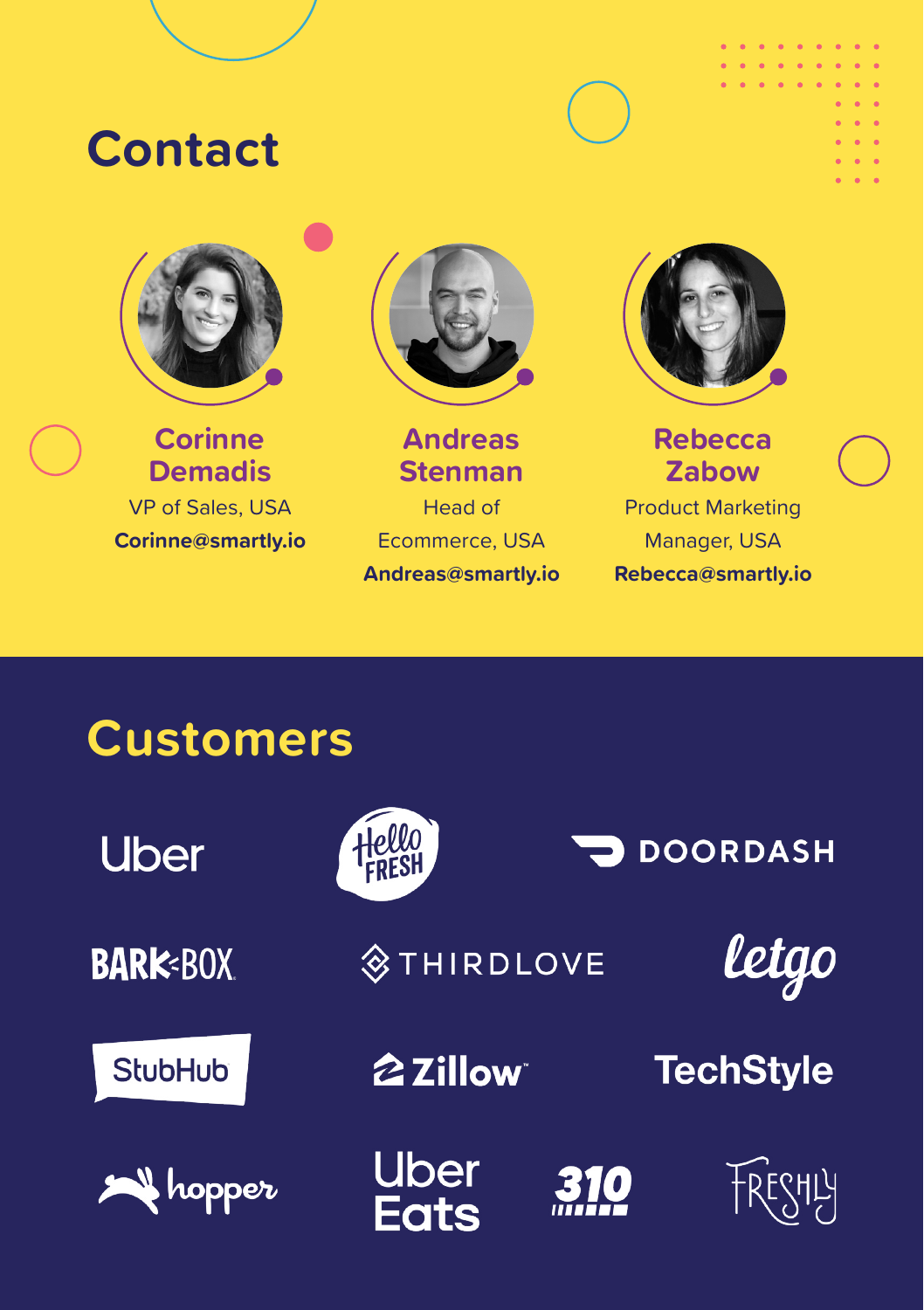

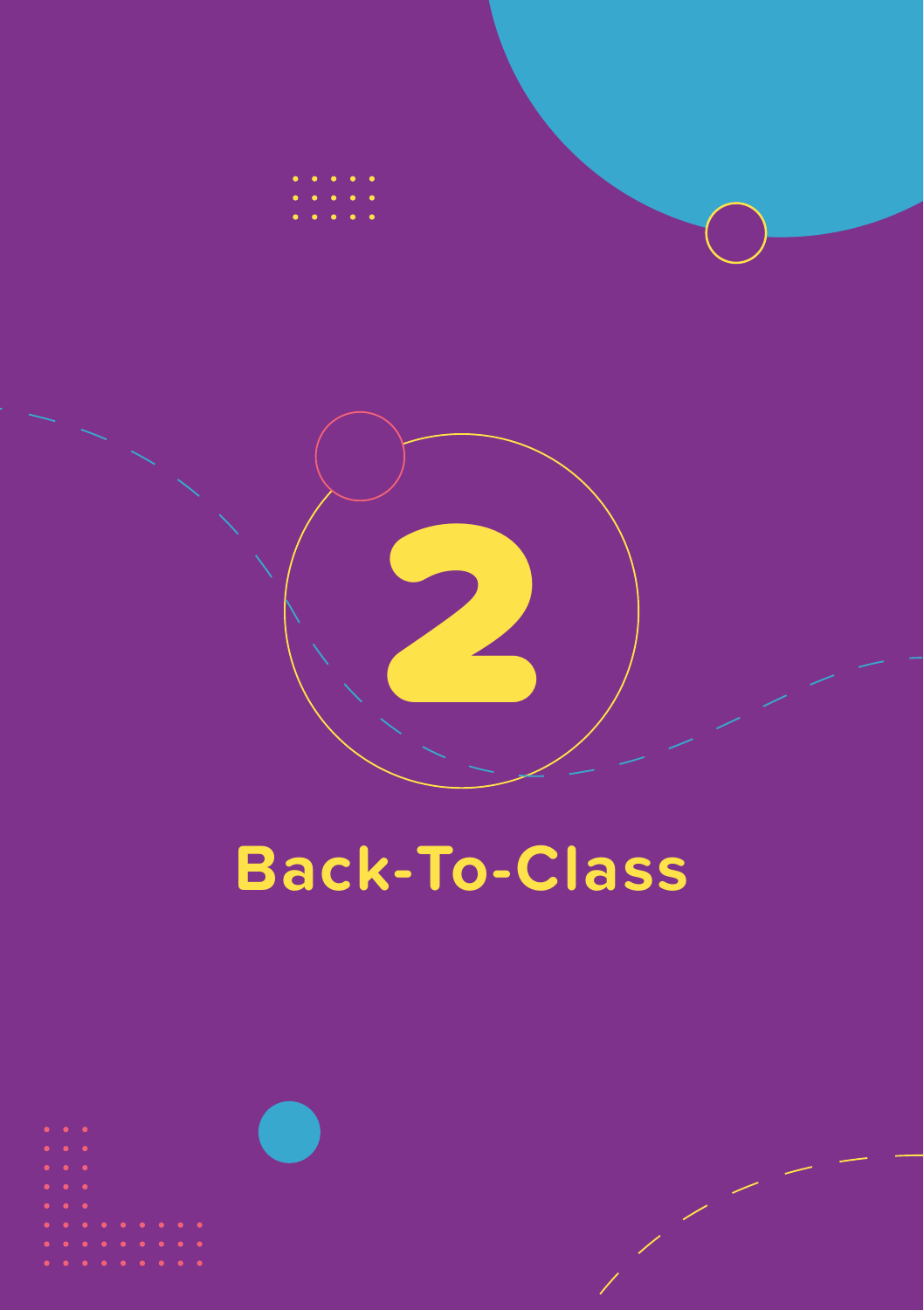### **The Second-Largest Shopping Season in the US**

**Every fall, millions of students return back to school. Some students return to a familiar classroom, while others embark on a new adventure - all eager to learn and make new friends.**

As a new school year is an important life moment, students and parents alike prepare for the new exciting chapter by shopping for things that support students' life.

In this guide, we focus on the back-to-class season, which includes both back-to-school and back-to-college.

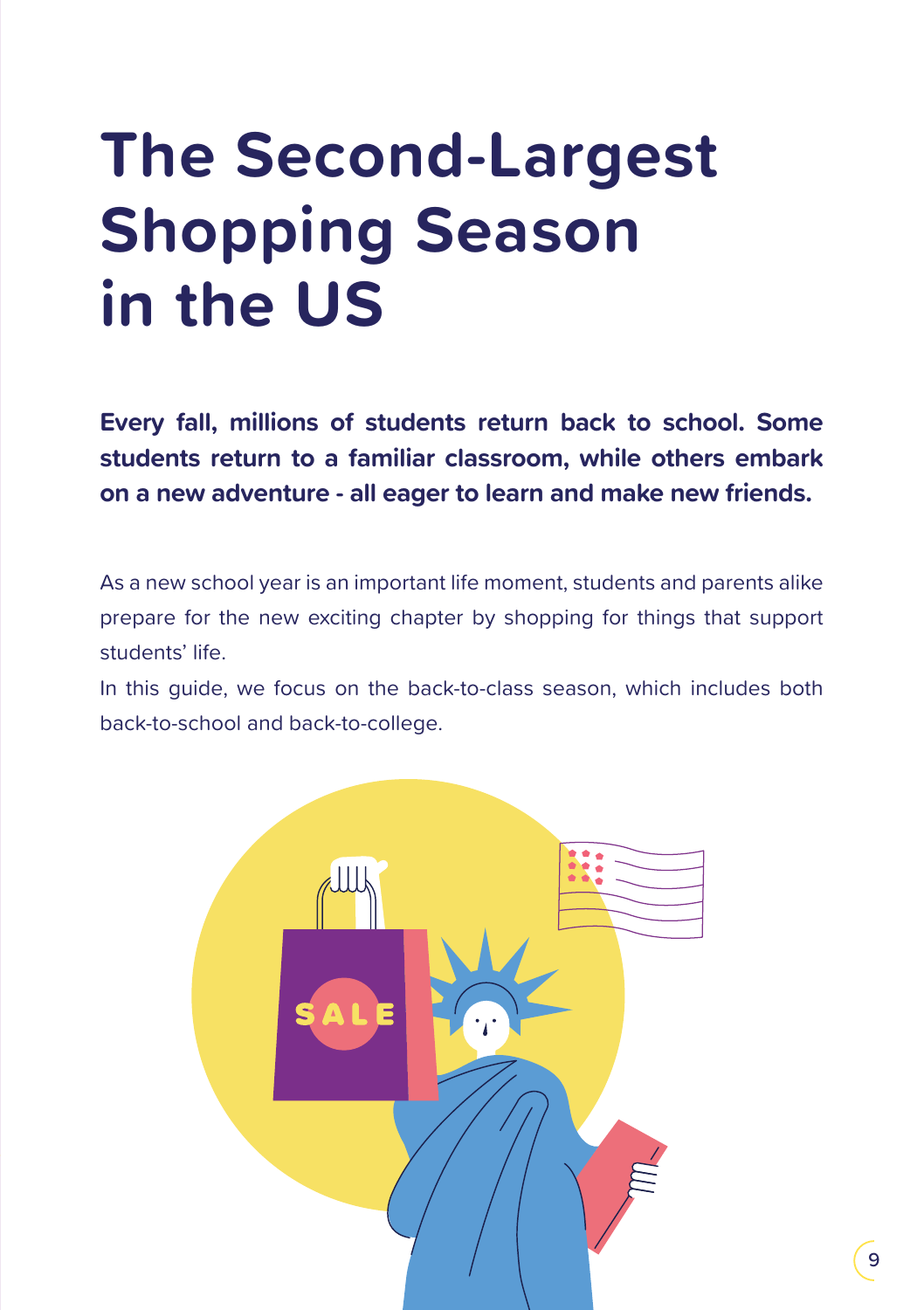### **Did You Know That in**



### **\$82.8 Billion**

#### spent was spent on back-to-class shopping



spent on back-to-college **\$28 Billion**

spent on back-to-school **54%**

of shopping happened online

**\$501**  average amount spent per household

**\$322**  Families spent \$322 per child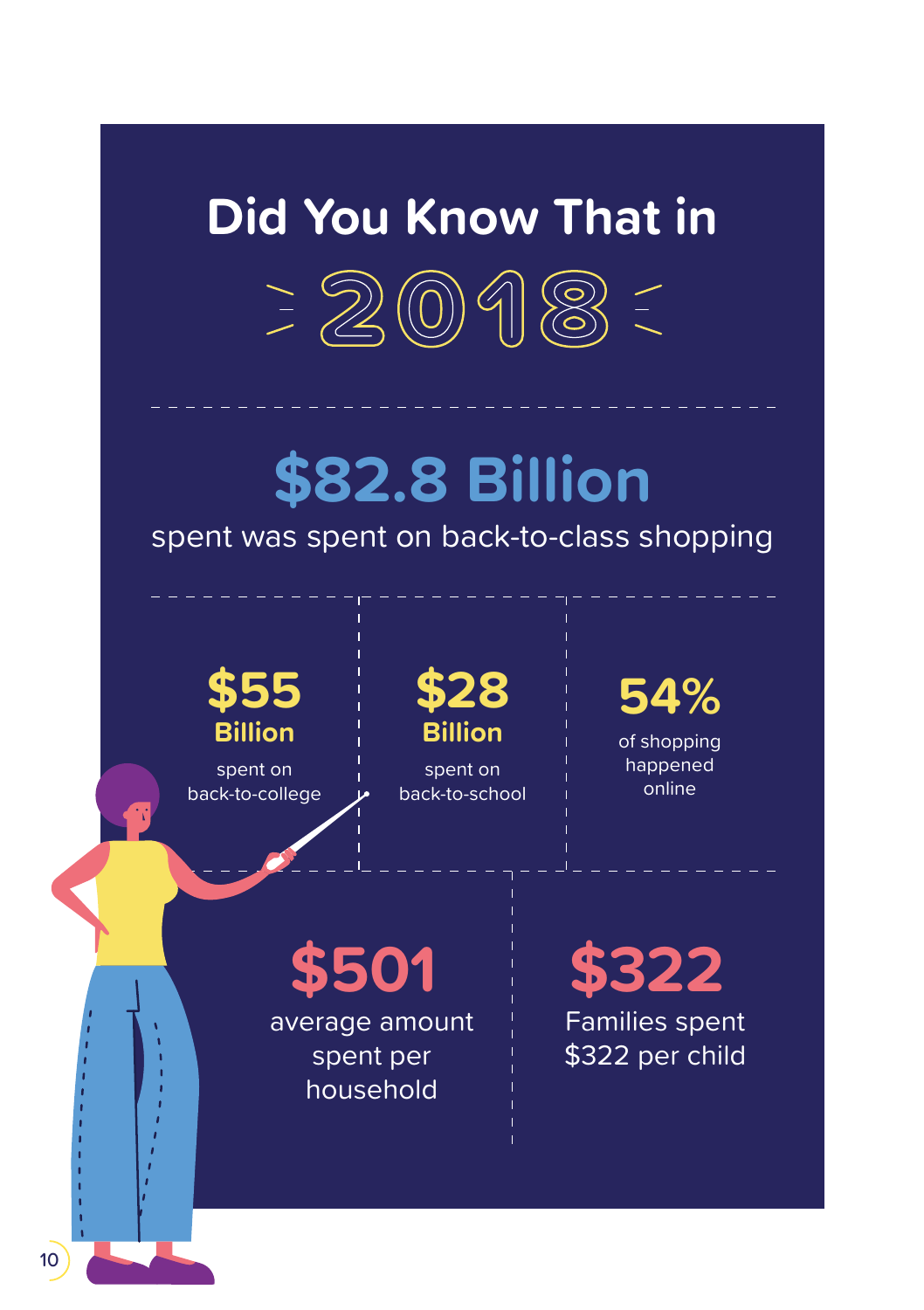# **When Do People Start Shopping for Back to School?**



**July: Early shoppers spend** \$100 more than late spenders, and they start in July.

**Mid-July to Mid-August:** \$18B spent in the US on average during this period.





**Mid- to Late-August:** Final rush - college students stock up for the semester.

#### **CPMs On the Rise - Back-to-School Still Lower Compared to the Q4 Climb**

According to the Smartly.io platform data, CPMs during the back-to-school season are approximately **10%** lower globally compared to the October-December Holiday spend and video spend grew by **23%** (2017 to 2018). Mobilefriendly videos that are designed for sound-off viewing can help stop the thumb.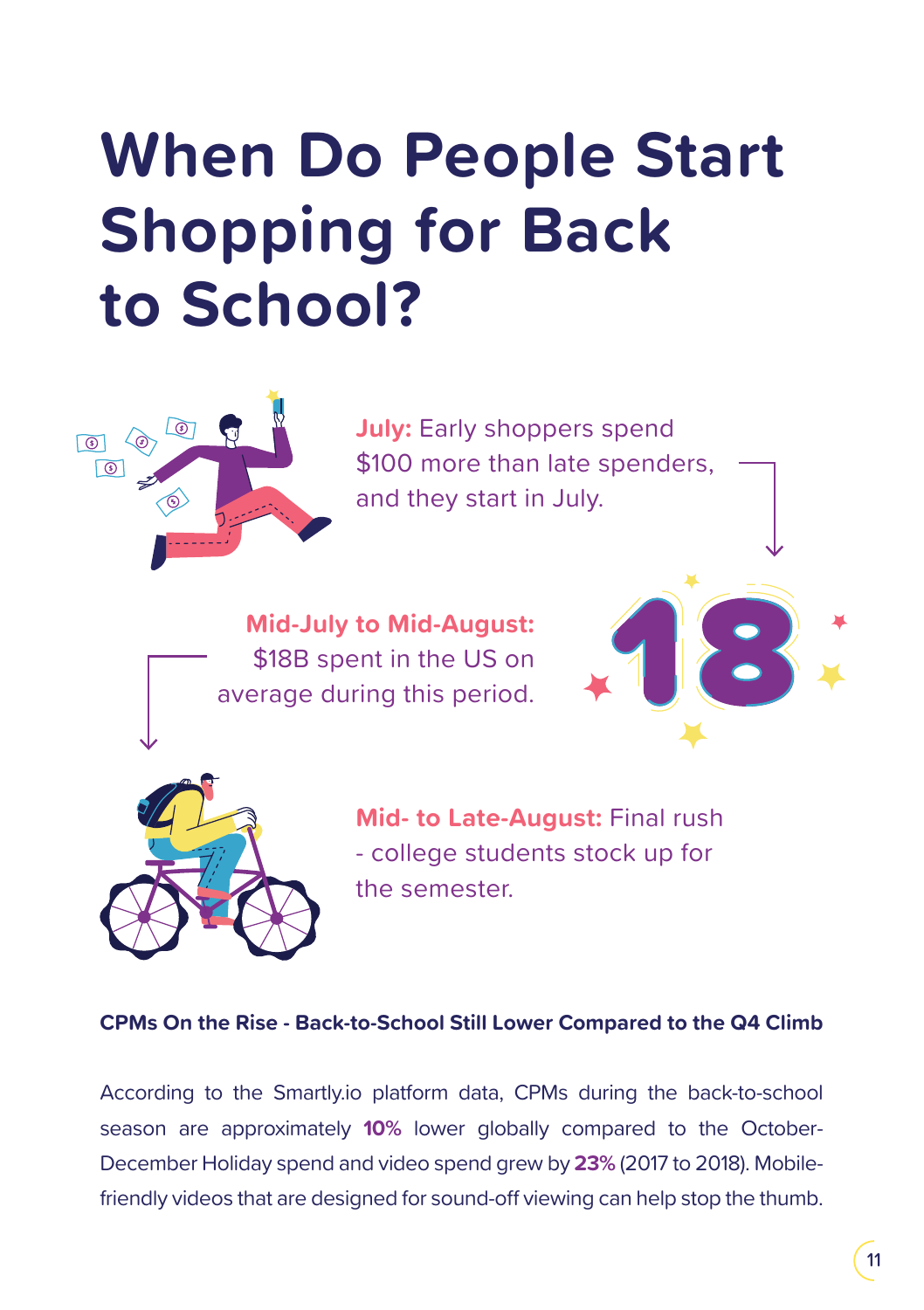

# **How to Build Creative to Win Back-to-Class Shoppers**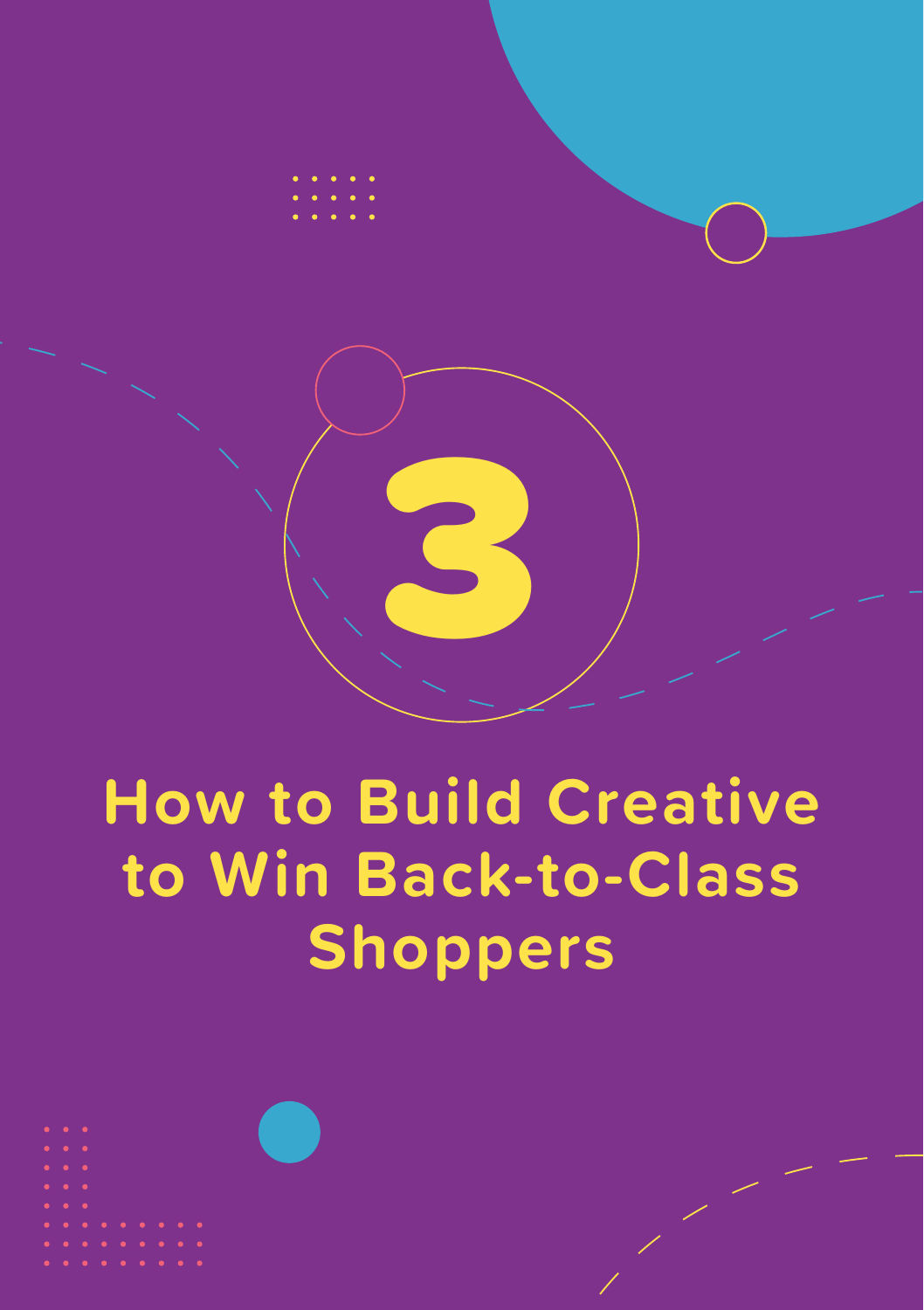### **How to Position Creatives for Success?**



**More assets to test and optimise results in a 23% lower cost per incremental buyer.**

#### **Static Creatives/Image Templates**

**1.** Make sure that the brand logo and offer are very visible upon first glance

2. For sales, product shots perform better than brand or lifestyle imagery. Show the product they want to buy and they will!

**3.** Put all necessary information on the left side of the ad - eyes will fall on that side first

**4.** Use the time before BTS to experiment and test!

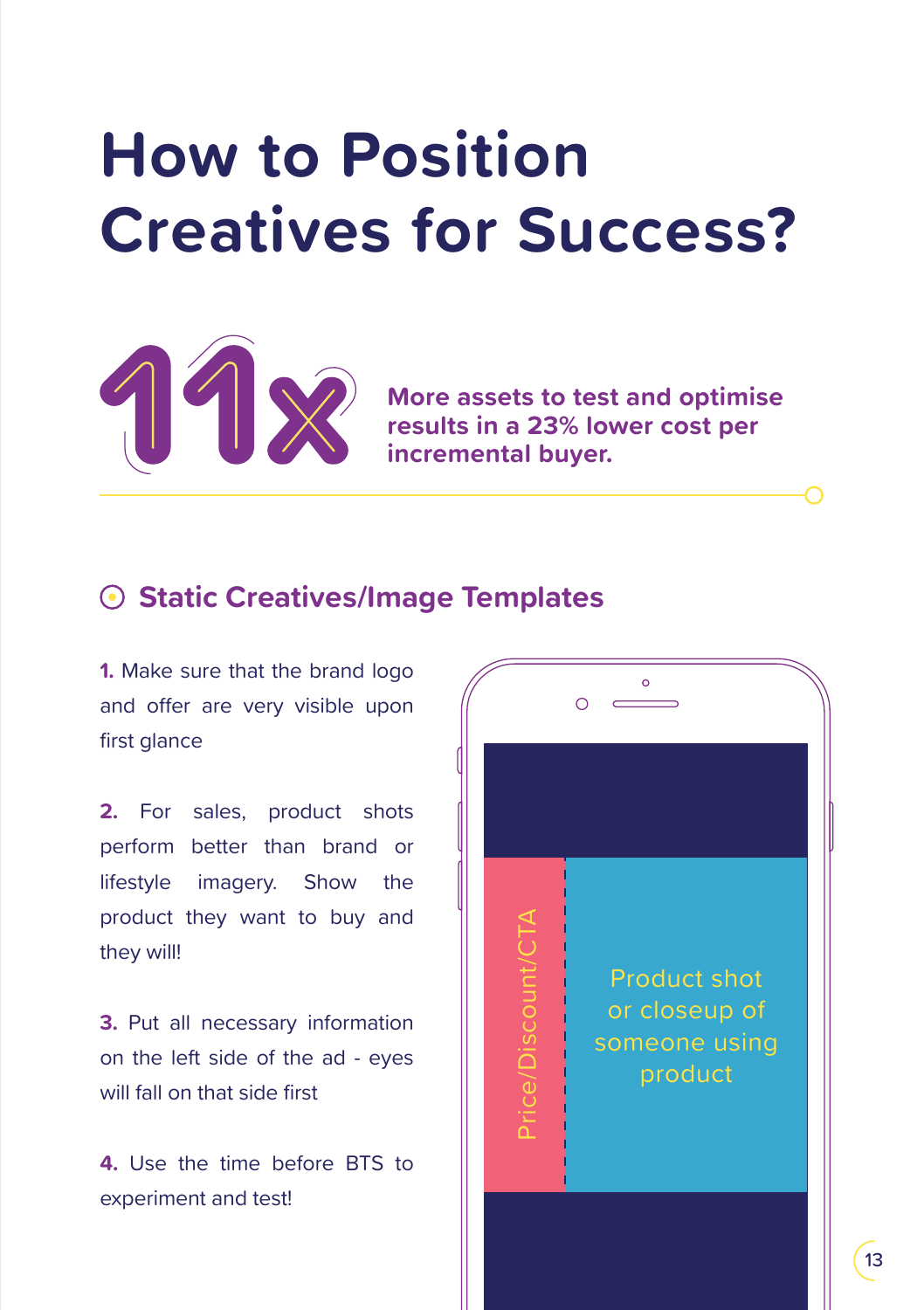#### **Video Creatives**

**1.** The shorter the video, the better. 8" is ideal, if you're using a 15" video, make sure to loop the 8" twice.

**2.** Grab their attention early! Make the value proposition clear by displaying brand, offer, and product - all within the first two seconds.

**3.** Highlight products or photos of the products in use.

**4.** Just like static assets, experiment what works best!

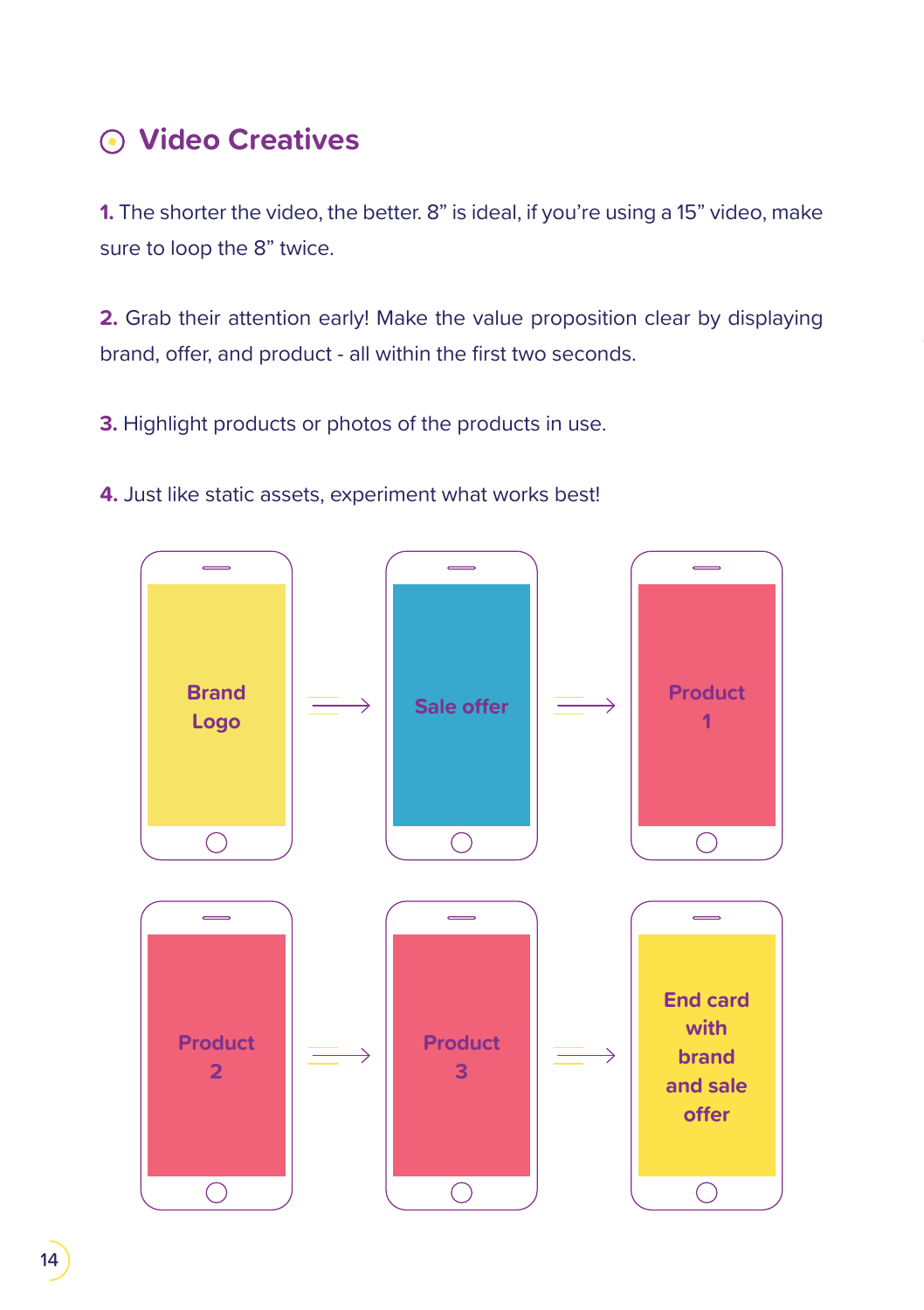

# **How to Set Up Your Back-to-Class Campaigns**

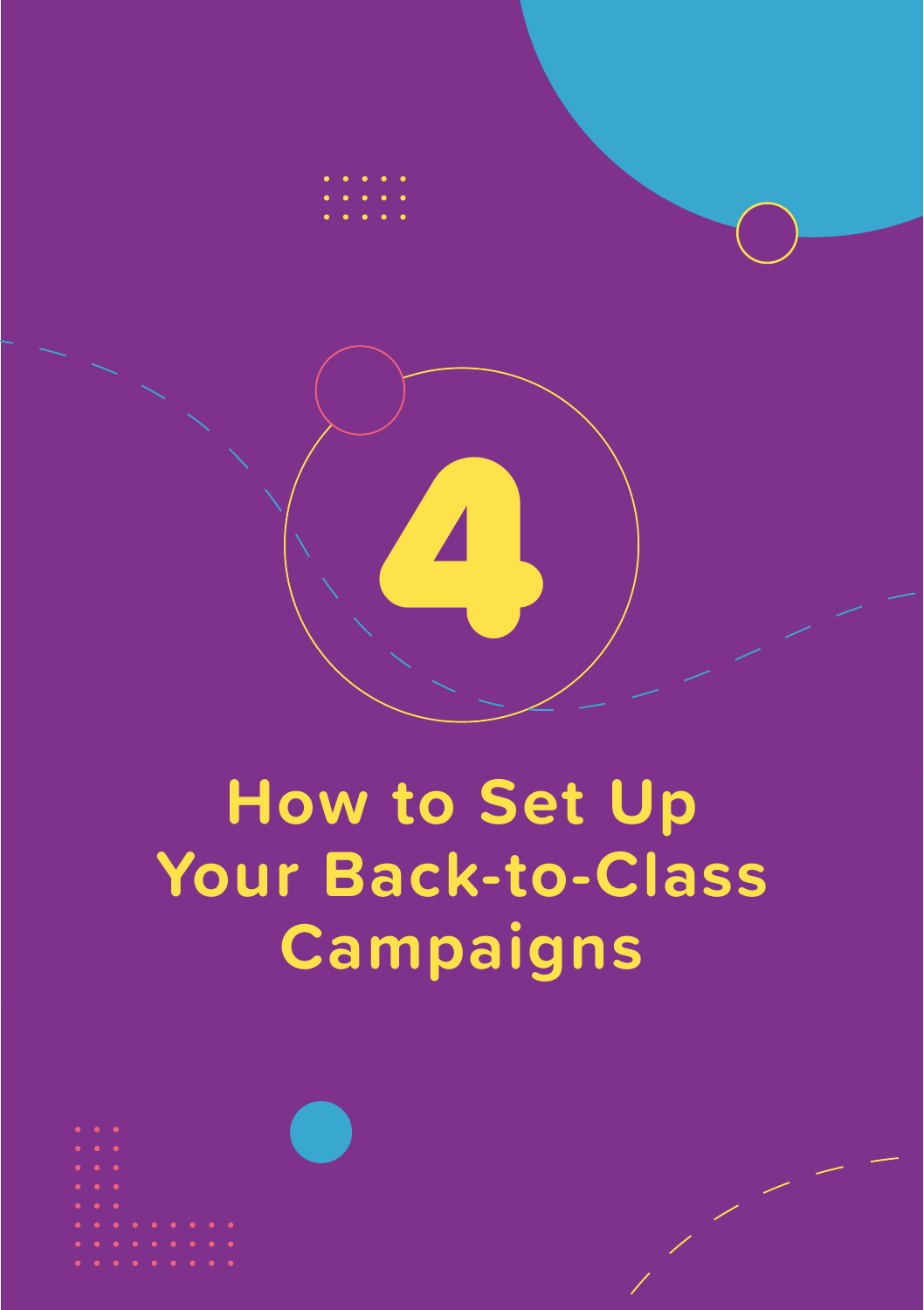### **Three Golden Rules**

#### **Set Up Your Campaigns in Advance**

#### **Set up everything a few days prior to the sale period and allow time for troubleshooting, QA, and Facebook ad approvals.**

- **•** Set campaigns and ads in a paused state
- **•** Allow time for Facebook ad approval
- **•** Let triggers set everything live when it is the right time

#### **• Build Up Budgets -** prepare for max spend

**•** Don't triple budgets overnight - work up to your maximum budget by stress testing several weekends prior.

**•** This will allow for you to judge the market, competition, and make changes accordingly.

 **Adjust Your Budget Breakdown -** Expect a much shorter sales cycle when running a sale

**•** This means our prospecting audiences will most likely convert quicker, resulting in lower CPA's than usual.

**•** Be quick on your toes and prepare to allocate more budget than usual toward prospecting; knowing that behavior is expected to change (for the better!)